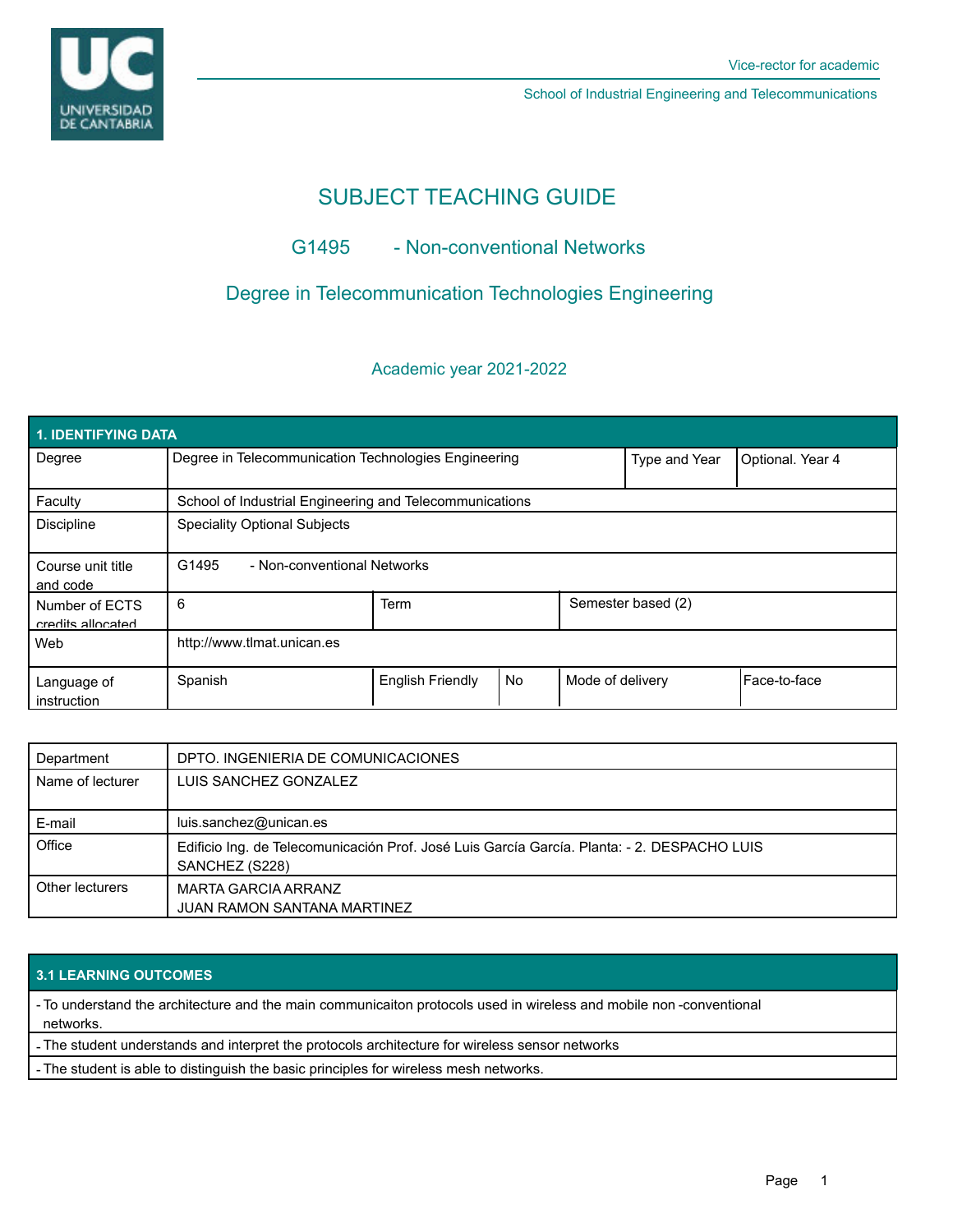

#### School of Industrial Engineering and Telecommunications

#### **4. OBJECTIVES**

To analyse the different mechanisms and protocols, as well as the architecture and design principles, used in wireless sensor networks.

To study in detail the protocols IEEE 802.15.4 and 6LoWPAN as the most spread examples, for MAC and network layer respectively, used nowadays for wireless sensor networks.

To let the student to be familiar with different architectures for mobile and wireless networks that have not been addressed in previous subjects such as personal networks and mobile corporate networks.

To study the main features of ad-hoc and meshed networks with special emphasis to the protocols used in this topologies.

| <b>6. COURSE ORGANIZATION</b> |                                                                                                                                                                                                                                                        |  |  |  |  |
|-------------------------------|--------------------------------------------------------------------------------------------------------------------------------------------------------------------------------------------------------------------------------------------------------|--|--|--|--|
| <b>CONTENTS</b>               |                                                                                                                                                                                                                                                        |  |  |  |  |
|                               | THEME 1: INTRODUCTION. Network structure. Network topology. Non-conventional networks.                                                                                                                                                                 |  |  |  |  |
| 2                             | THEME 2: NON-CONVENTIONAL WIRELESS AND MOBILE NETWORKS. WPAN networks: Bluetooth. Extensions to<br>the IEEE 802.11 standard and its application to vehicular communications. Corporate mobile networks (TETRA).                                        |  |  |  |  |
| Iз                            | THEME 3: MESH NETWORKS. Concept. Mesh networks formation. MANETs. Mesh networking. Ad-hoc routing<br>protocols. The IEEE 802.11s standard.                                                                                                             |  |  |  |  |
| 4                             | THEME 4: SENSOR NETWORKS. Architecture and main design principles. Physical layer. MAC layer. IEEE<br>802.15.4. Network layer. 6LoWPAN. Data-centric networking. Interaction between WSN and Internet. Middleware for<br>WSN. Services over WSN. COAP. |  |  |  |  |